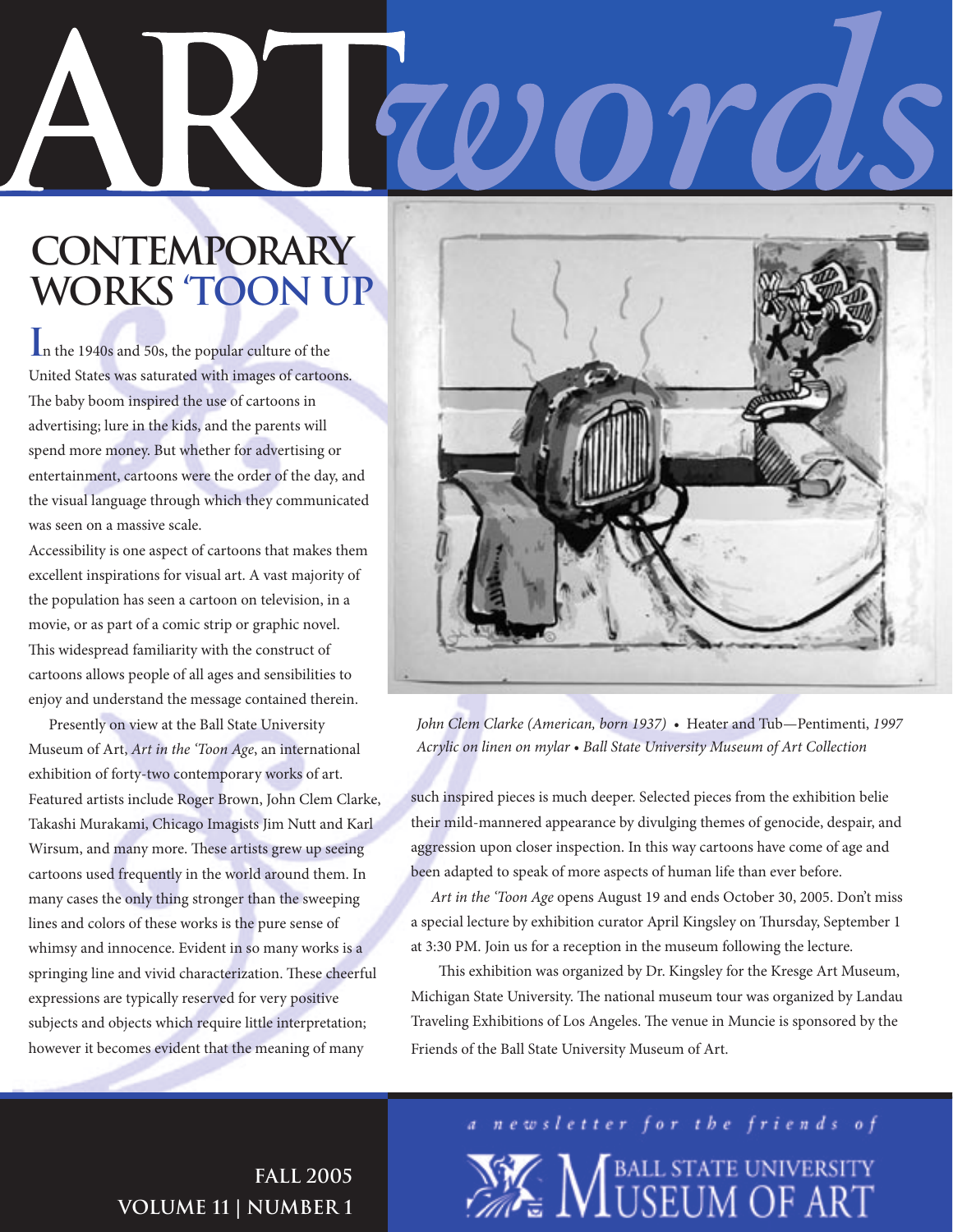



*Winslow Homer • American, 1836-1910 •* Blue Boy, *1873 • Watercolor Elizabeth Ball Collection, Gift of the George and Frances Ball Foundation, 1995 1995.036.15*

## **Masters** *of* **American Watercolor**   *on* **View** *for* **Only Seven Weeks**

**F**or a limited venue of seven weeks, a selection of twenty-two watercolors from the museum's collection can be seen in the Brown Study Room. The exhibition opens on September 23 and continues until November 13, 2005.

 The Museum of Art's collection of watercolors holds some of the greatest American masters in this medium. Included are works by Millard Sheets (1907-1989), John Marin (1870-1953), and Jim Dine (b. 1935), not to mention Winslow Homer (1836-1910), Edward Hopper (1882-1967), and Charles Burchfield (1893-1967). The Museum of Art received a major gift from the collection of Miss Elisabeth Ball through the George and Frances Ball Foundation in 1995 which significantly elevated the status of the collection.

 Watercolor as we understand the medium today was developed in England in the later eighteenth century. Watercolor is the application of pigment suspended in water with a binder (so it will stick) to a support which is usually a fine handmade paper. Its stature as a major medium grew throughout the 1800s. Watercolor was the first technique through which Winslow Homer achieved commercial success.

 Among the other artists included in this exhibition are Hoosier impressionist painter Otto Stark (1859-1926), Robert Blum (1857-1903), Mexicans Diego Rivera (1886-1957), and David Siqueriros (1896-1974), and Chicago Imagist H.C. Westermann (1922-1988). The most recently painted watercolor in the show is *White Tulips, and Big Daffodils* by Carolyn Brady (1937-2005), which has been borrowed from the Indiana University Museum of Art, Bloomington. Brady's work is representative of the revival of the medium with the emergence of the New Realists in the 1970s.

 Since watercolors are fragile when exposed to light, the time frame is necessarily brief. There are several collateral exhibitions of watercolors in Muncie this fall; look for the juried exhibition at the Mitchell Place Gallery, and another at Gordy's Fine Art.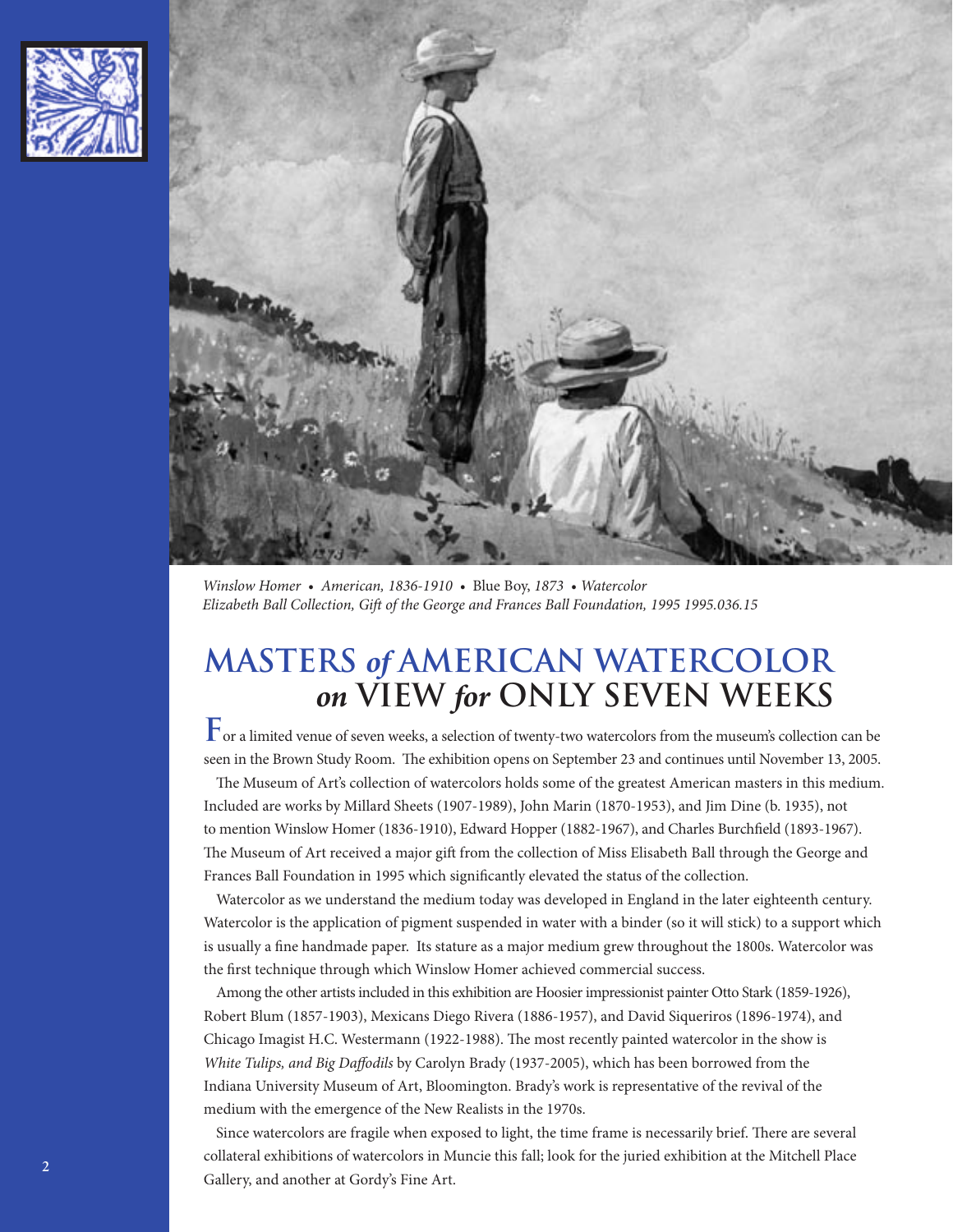## **Museum Acquires Chola Bronze**  *in* **Honor** *of* **David T. Owsley**



**T**he Ball State University Museum of Art has acquired a Chola Dynasty festival image of the god Shiva and his consort Parvati in honor of museum patron David T. Owsley on his receipt of an honorary degree from the University. Chola bronzes are one of the glories of Indian art; this is the first example of this important art form from South India to enter the Museum's collection. The iconography of the heavenly consorts Siva and Parvati, united in a single sculpture, is fundamental to understanding the duality of the Hindu religion through its art.

 *Shiva and Parvati, Standing* was made in South India, Tamil Nadu province in the Chola Period, and dates to the 11th century. The god Shiva and his consort Parvati stand on a single elongated lotus pedestal. They were separately modeled and cast in a lost wax process. The two tangs at either end of the bronze base would have supported a separately cast aureole.

 This particular iconic type became popular for processional images during the late Chola period (ca. 907-1053). Prior to the creation of these portable bronze figures, the gods of the Hindu pantheon resident in their temples' innermost sanctums were usually carved in stone. As they were fixed in niches, often carved in relief with the backs unfinished they were immobile and unavailable except to those privileged to the temple's interior. In order to see the deities in public, and to have the deities see their devotees, bronzes figures were modeled fully in the round, an innovation of Chola court sculptors about the year 900 so that the figures could be shown in procession, thus visible from all angels.

 *Shiva and Parvati, Standing* will join a permanent display in the Museum of Art of a collection of Indian and southeast Asian art that is the gift of Mr. Owsley.



Shiva and Parvati, Standing *• South India, Tamil Nadu Chola Period, 11th century • Copper alloy Ball State University Museum of Art Collection*

*Purchase in honor of David Owsley with gifts from: George & Frances Ball Foundation, Ball Brothers Foundation, Dr. & Mrs. Thomas Sargent, Mrs. & Mrs. Alvin Owsley, Mr. & Mrs. John W. Fisher, Mr. & Ms. David Galliher; Mr. & Mrs. Frank A. Bracken, Mr. & Mrs. James Ganter, Ms. Barbara Goodbody, Dr. & Mrs. Ned Griner, Lucina Ball Moxley, Mr. & Mrs. Edmund Petty, Jr., Mr. & Mrs. Frank Ball Petty, Mr. & Mrs. Hamer D. Shafer, Dr. & Mrs. Christopher Stack, Mrs. David Sursa, Mr. & Mrs. J. Frederic Wiese, Jr.; and additional generous gifts from: Mr. & Mrs. Frank E. Ball, Peter F. Blume, Mr. & Mrs.Thomas B. Bracken, Dr. & Mrs. Eric Kelly, Mrs. Betty Kendall, Dean & Mrs. Robert Kvam and Mrs. Marjorie Zeigler.*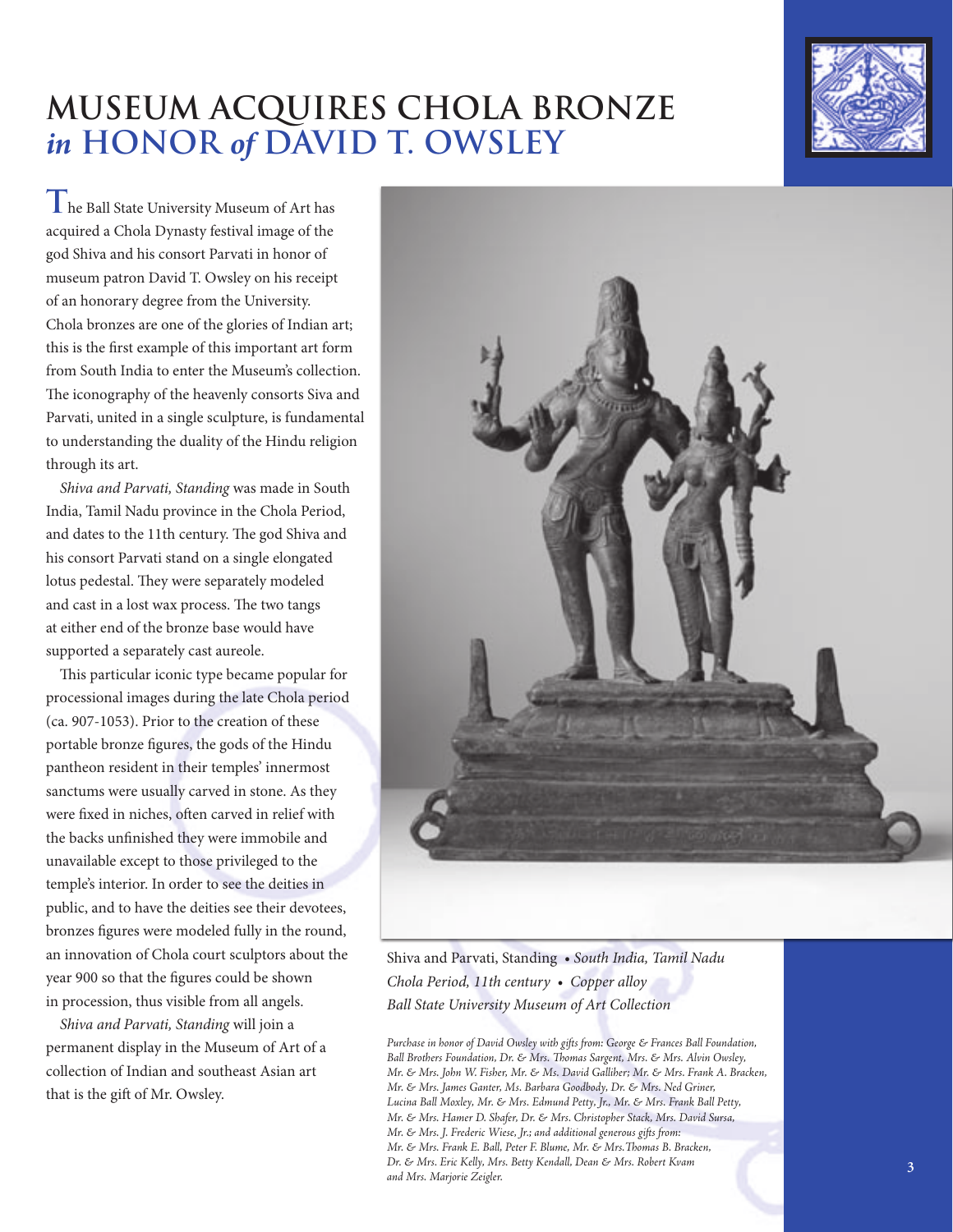

# **CALENDAR** *of* **EVENTS**  *fall 2005*

## **CONTINUING EXHIBITIONS**

**Through October 30** *Art in the 'Toon Age* **Special Exhibition Galleries I and II**



*Luis Cruz Azaceta (American, born Cuba 1942)* Lotto: The American Dream *(from the portfolio, 10: Artist as Catalyst), 1992 • Nine -color screenprint Michigan State University Collection*



*Julian Opie (British, born 1958)* Cars?*, 1989-99 • Screenprint Michigan State University Collection*

In the wake of Pop art and the advertising style graphic artists developed in the 1940s and 1950s, the imagery in *Art in the 'Toon Age* was born. 'Toon Age art is marked by a springing line, a feeling of caricature, and a generally upbeat mood. Though it may look innocent, 'Toon Age art is visually and psychologically loaded, both with compositional sweetness and narrative possibilities. Organized from the collection of the Kresge Art Museum by Dr. April Kingsley, the exhibition features works of art by an international group of artists, including Roger Brown, John Clem Clarke, Red Grooms, Jeff Koons, Takashi Murakami, Elizabeth Murray, Jim Nutt, Karl Wirsum, and others.

## **SEPTEMBER**

**1 Thursday** • 3:30-6:30 pm

**Lecture and Reception** • *Art in the 'Toon Age* Lecture by Art in the 'Toon Age curator April Kingsley at 3:30 pm in AR 217 followed by a reception in the museum from 4:30 until 6:30 pm.



*Roger Brown American, 1941-1997)* Hank Williams, Honky Tonk Man, *1991 • Lithograph Michigan State University Collection*

## **5 Monday**

Museum closed in observance of Labor Day

## **23 Friday**

**Through Sunday, November 13, new exhibition** *Masters of American Watercolor* **Brown Study Room**

This exhibition will present a selection of watercolors by modern and contemporary American masters of the medium including Charles Burchfield, Jim Dine, Winslow Homer, John Marin, and Millard Sheets.

**23 Friday** • 4:30-6:30 pm

#### *Friday with Friends*

BSU Art Professor Marilyn Derwenskus will share her insights about water media in the modern age. Music, refreshments, and cash bar.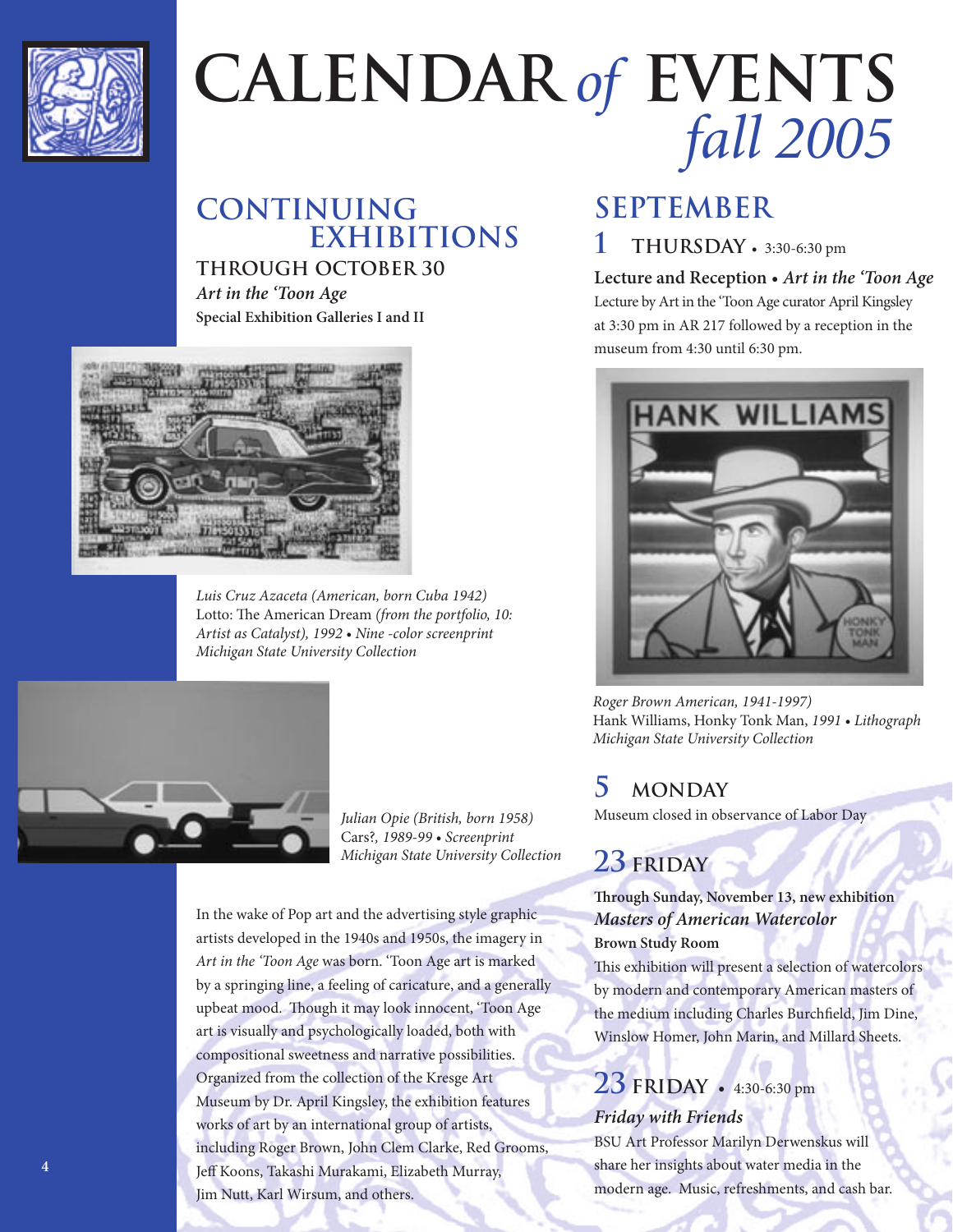# **CALENDAR** *of* **EVENTS** *fall 2005*

## **OCTOBER**

**6 Thursday** • 5:00-8:00 pm

#### *Fall ArtsWalk*

Join the Muncie community and Downtown Development for an evening of fun and entertainment at local galleries, Minnetrista, and BSU. Sites are linked by a courtesy trolley. A demonstration of animation will take place at the museum from 5:30 until 7:00 pm.

#### **9 Sunday** • 2:30 pm

#### **Gallery Talk:** *Art in the 'Toon Age*

Ruta Saliklis, museum associate director, discusses works in the exhibition *Art in the 'Toon Age.*

## **30 SUNDAY** •2:30 PM

**Gallery Talk:** *Director's Choice* Peter Blume, museum director, will give a tour of his favorites.

## **28Friday** • 6:00-8:00 pm

#### *Annual Halloween Party*

To celebrate Ball State University's Family Weekend, the museum hosts its annual Halloween party, including blues music with Mike Milligan and Steam Shovel, a costume contest with prizes, and refreshments.

## **NOVEMBER**

**13 Sunday** • 2:30 PM **Gallery Talk:** *Topic to be announced*

## **17 Thursday** • 3:30-6:30 pm

**Lecture and Preview Party:** *Collecting Modernism: European Masterworks*  from the Munson–Williams Proctor Arts Institute Lecture at 3:30 pm in AR 217 followed by a reception at the museum.

## **NOVEMBER** *continued* **18 Friday**

**Through Sunday, March 19, new exhibition** *Collecting Modernism: European Masterworks*  from the Munson–Williams Proctor Arts Institute In an exhibition of exceptional quality and breadth, nineteen paintings and four sculptures by the great innovators of the first half of the twentieth century from the collection of the Munson-Williams-Proctor Arts Institute in Utica, New York will travel to Muncie. This is one of only two venues of this collection never before seen outside its home institution. The collection, assembled for the most part in the 1950s and published here for the first time, includes work by Wassily Kandinsky, Pablo Picasso, Jean Arp, Ernst Barlach, Georges Braque, Salvador Dali, Giorgio de Chirico, Raymond Duchamp-Villon, Lyonel Feininger, Juan Gris, Paul Klee, Fernand Leger, Aristide Maillol, Piet Mondrian, and Henry Moore. The collection is a vital survey of the major movements in the development of modern art in Europe in the first half of the twentieth century, with excellent examples of Cubism, Futurism, Expressionism, Surrealism, and DeStijl.

### **18 Friday**

#### **Through Sunday, March 19, new exhibition** *European Modernist Printed Pictures* **Brown Study Room**

The exhibition explores innovations in printed pictures made between 1900 and 1940 selected from the Museum's collection, including work by Pablo Picasso, Georges Braque, Wassily Kandinsky, Raymond Duchamp-Villon, and Sonia Delaunay.

## **DECEMBER**

**11 Sunday** • 2:30 pm **Gallery Talk:** *Topic to be announced*



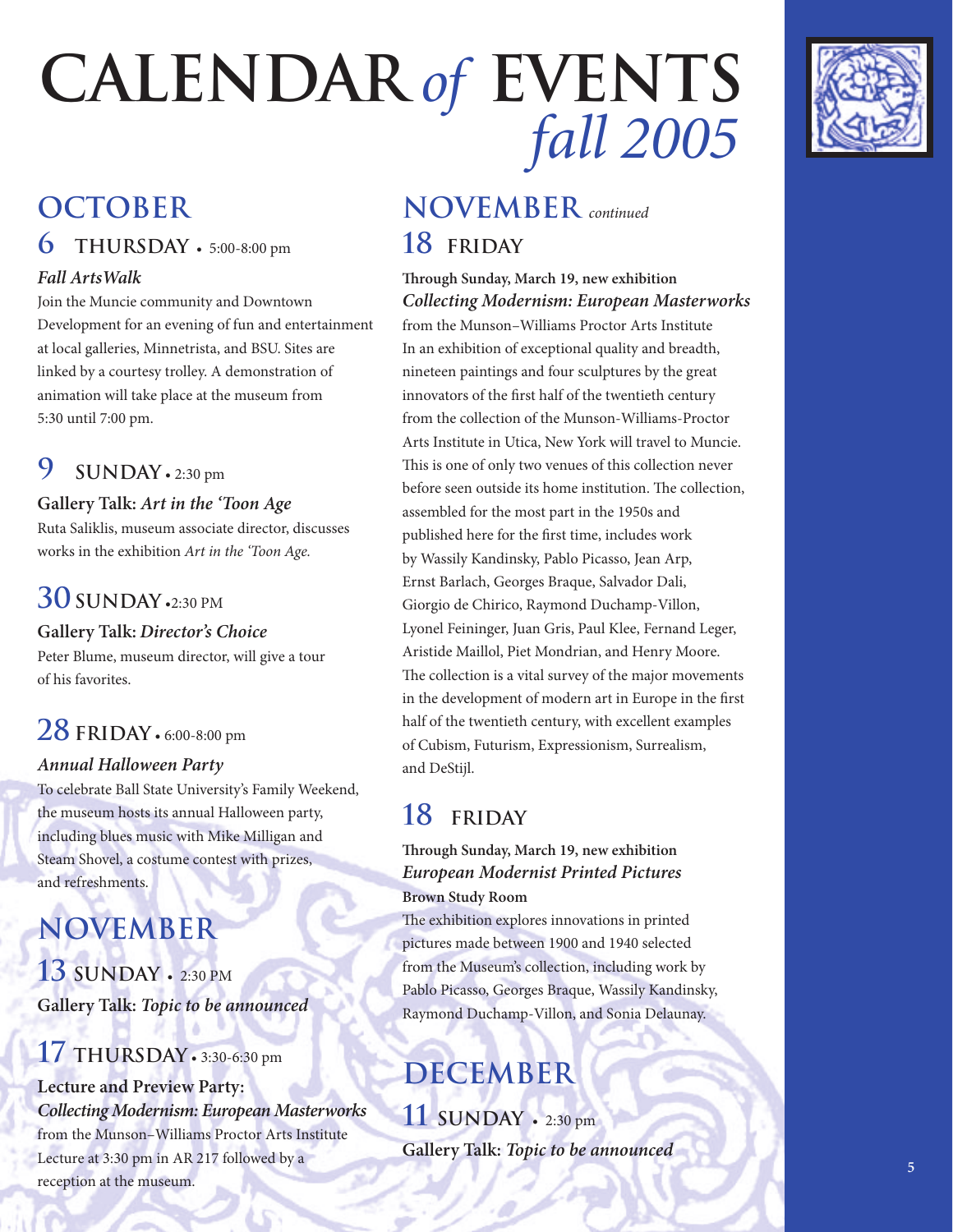

## **Nancy Huth Accepts Position**  *at* **Walters Art Gallery**

**N**ancy Huth has been a familiar face at the Ball State University Museum of Art for eighteen years, first as Curator of Education and later additionally as Assistant Director. Recently Huth accepted a new position as Manager of Adult Programs at Walters Art Gallery in Baltimore, Maryland.

 Huth gained her undergraduate degree in art history at Ohio University, and a Master of Arts degree in the same field from Oberlin College. Her expertise has made it possible for the museum to expand its range of programming, especially for faculty cooperative programs, public school programs, and working with the general public.

 "Although we will miss Nancy greatly, this is a wonderful opportunity for her to work with one of the great museum collections and curatorial staffs on the east coast," said director Peter Blume. "Not only is she a great teacher but she also made significant contributions to the museum's administration and curatorial program."

## **Special Exhibition: European Modernism**

**I**n a special exhibition of exceptional quality and breadth, twenty-four works of art by the great innovators of the first half of the twentieth century will travel to Muncie. Beginning November 18, the museum will host *Collecting Modernism: European Masterworks from the Munson-Williams-Proctor Arts Institute* until March 19, 2006. Featured are notable works by Salvador Dali, Wassily Kandinsky, Fernand Léger, Piet Mondrian, Henry Moore, Pablo Picasso, Georges Rouault, and other key figures of the era. The collection is a virtual survey of the major movements in the development of modern art in Europe, with examples of Cubism, Futurism, Expressionism, Surrealism, and DeStijl. Mark your calendars for a preview party on Thursday, November 17 from 4:30 pm to 6:30 pm.



*Wassily Kandinsky, Russian (1866-1944)* Improvisation No. 23*, 1911 • Oil on canvas Munson-Williams-Proctor Arts Institute Collection*



*Ernst Barlach, German (1870-1938)* Meeting Again*, 1926 • Bronze Munson-Williams-Proctor Arts Institute Collection*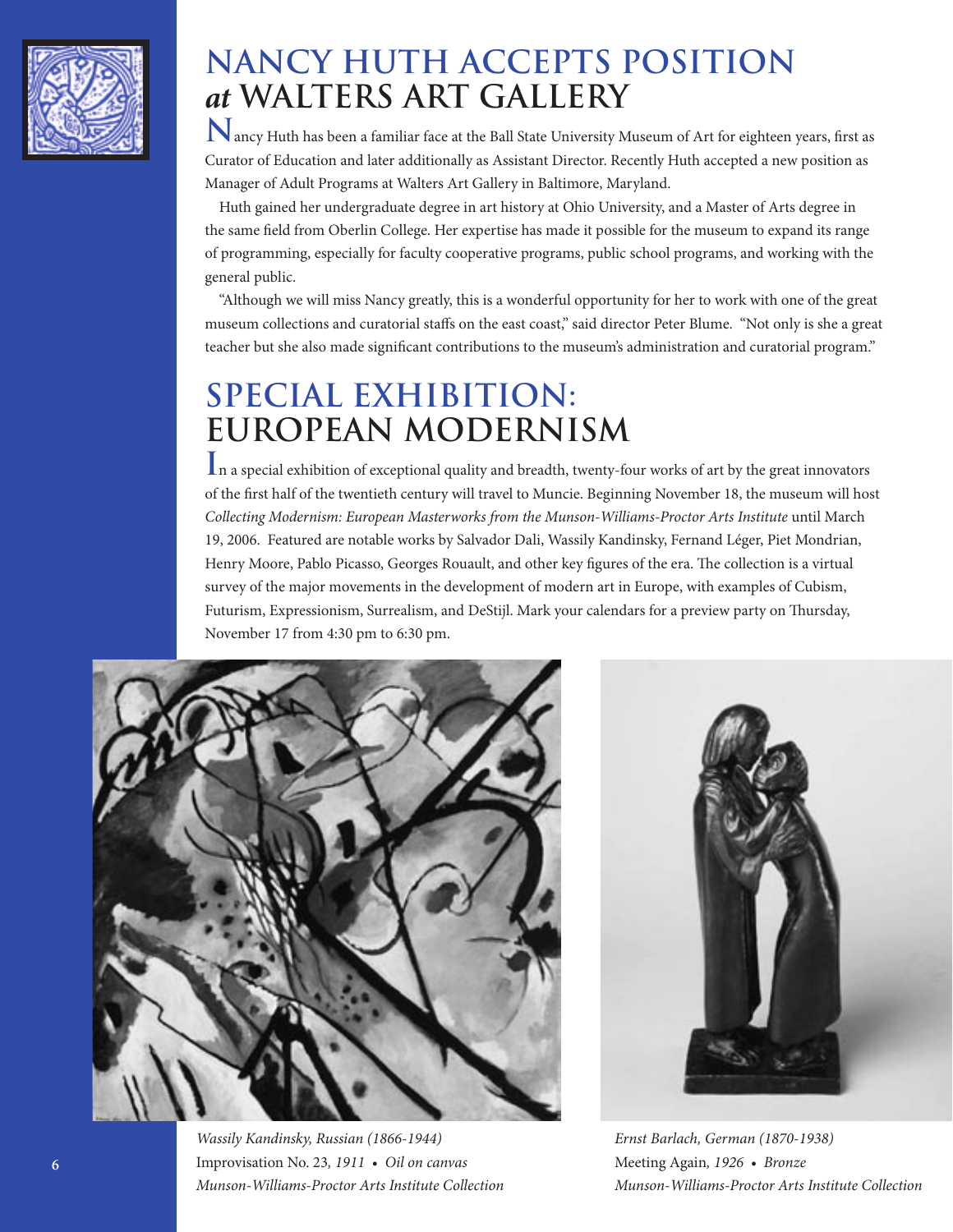## **Halloween Festivities** *for* **All** *October 28*

**O**nce again the museum will be hosting its annual Halloween Party on Friday, October 28 from 6 pm to 8pm. All are welcome to attend an evening of spooktacular fun that will include live music, refreshments, a scavenger hunt, and a costume contest (with prizes)! Special activities for children and families are also planned. Admission is free.

> *Amelia Johnson (right) and a friend at our 2004 Annual Halloween Party.*





## **Get Ready** *for* **ArtsWalk 2005**  *October 6*

**D**owntown Development and Ball State University's College of Fine Art will join forces with downtown merchants, galleries and property owners for an evening of art, food, architecture exploration and amazing music. All retail merchants on Walnut and Main Streets will keep extended hours during ArtsWalk and will have special treats in store just for you. Come join us for a wonderful evening on October 6 from 5 pm to 9 pm. BSU will share with Muncie a wealth of musical talent and visual artistry. The Museum of Art and Minnetrista will be a big part of ArtsWalk as well, conveniently linked to the downtown galleries through a courtesy trolley for participants. Professor John Fillwalk from the BSU Art department and his students will provide a "Demonstration of 3-D Animation" at the museum from 5:30 pm to 7 pm. Admission is free.

#### *September 23*

**Friday with Friends Highlights Masters** *of* **American WATERCOLOR** 

**K**eep Friday, September 23 open for a special Friday with Friends event. Professor Marilyn Derwenskus from the Art department will be speaking about American watercolors. Refreshments will be available, and admission is free and open to the public aged 21 years and older (beer and wine will be served at a cash bar).



*Edward Hopper, American, (1882-1967)* House with Rain Barrel, 1936 *• Watercolor Elisabeth Ball Collection • Gift of the George and Frances Ball Foundation, 1995 1995.036.16*